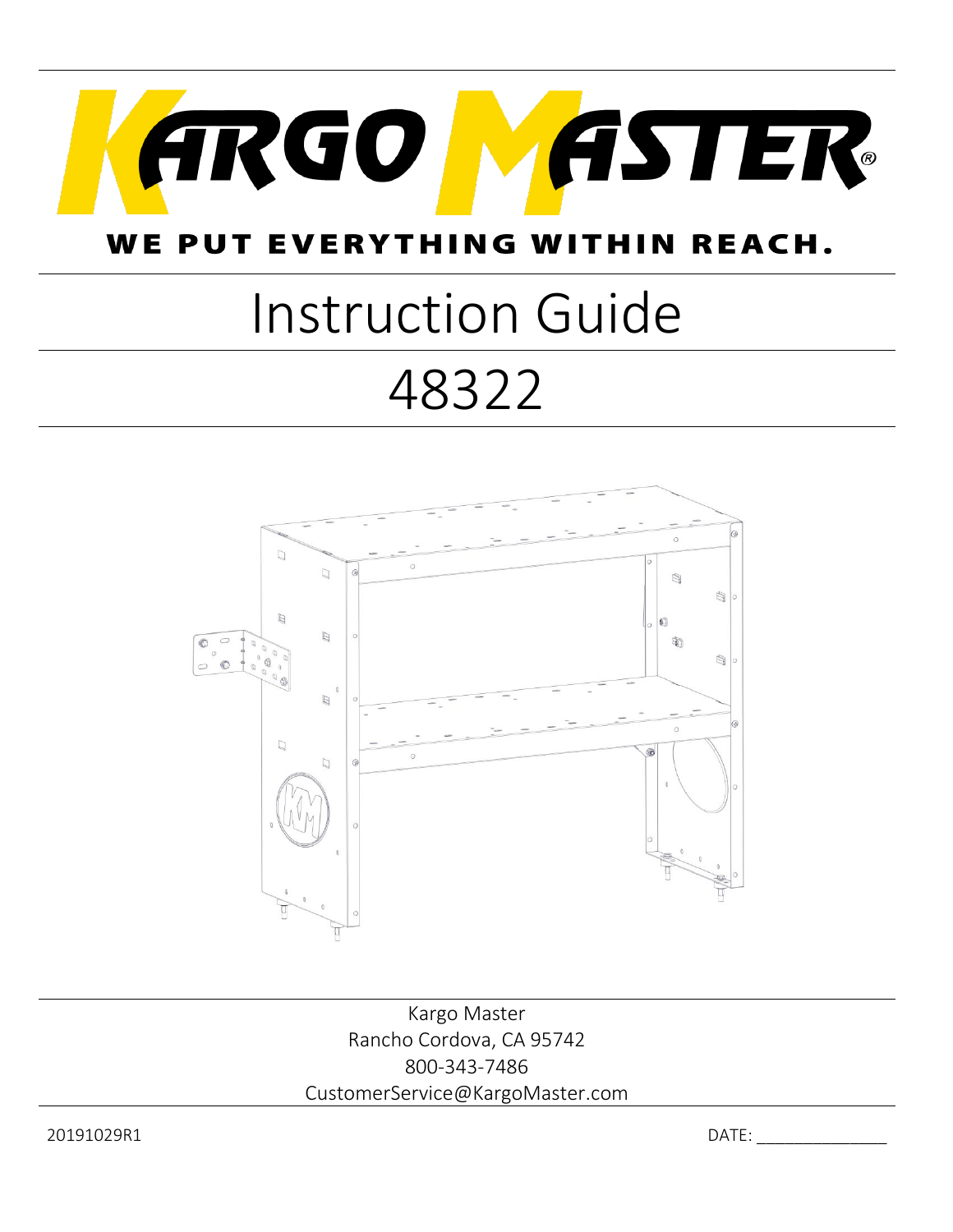

### \*PLEASE READ ALL INSTRUCTIONS AND WARNINGS PRIOR TO ASSEMBLING, INSTALLING, AND USING THIS PRODUCT\*

#### **Warning**



Always check for wires, fuel tanks and lines, brake lines and other important vehicle functionality items prior to drilling and installing all products.

#### Tools Needed

| <b>Phillips Driver</b> | 7/16" Socket and Wrench |
|------------------------|-------------------------|
|------------------------|-------------------------|

#### Table of Contents

#### Before You Begin

- Read all instructions.
- Instructions shown below are using 42" Wide shelf. The instructions are the same on the 32" W, 42" W and 52" W shelves.
- ENSURE SAFETY WHILE DRILLING INTO VEHICLE.
- FOLLOW 4869 INSTALLATION INSTRUCTIONS FOR INSTALLATION INTO VEHICLE.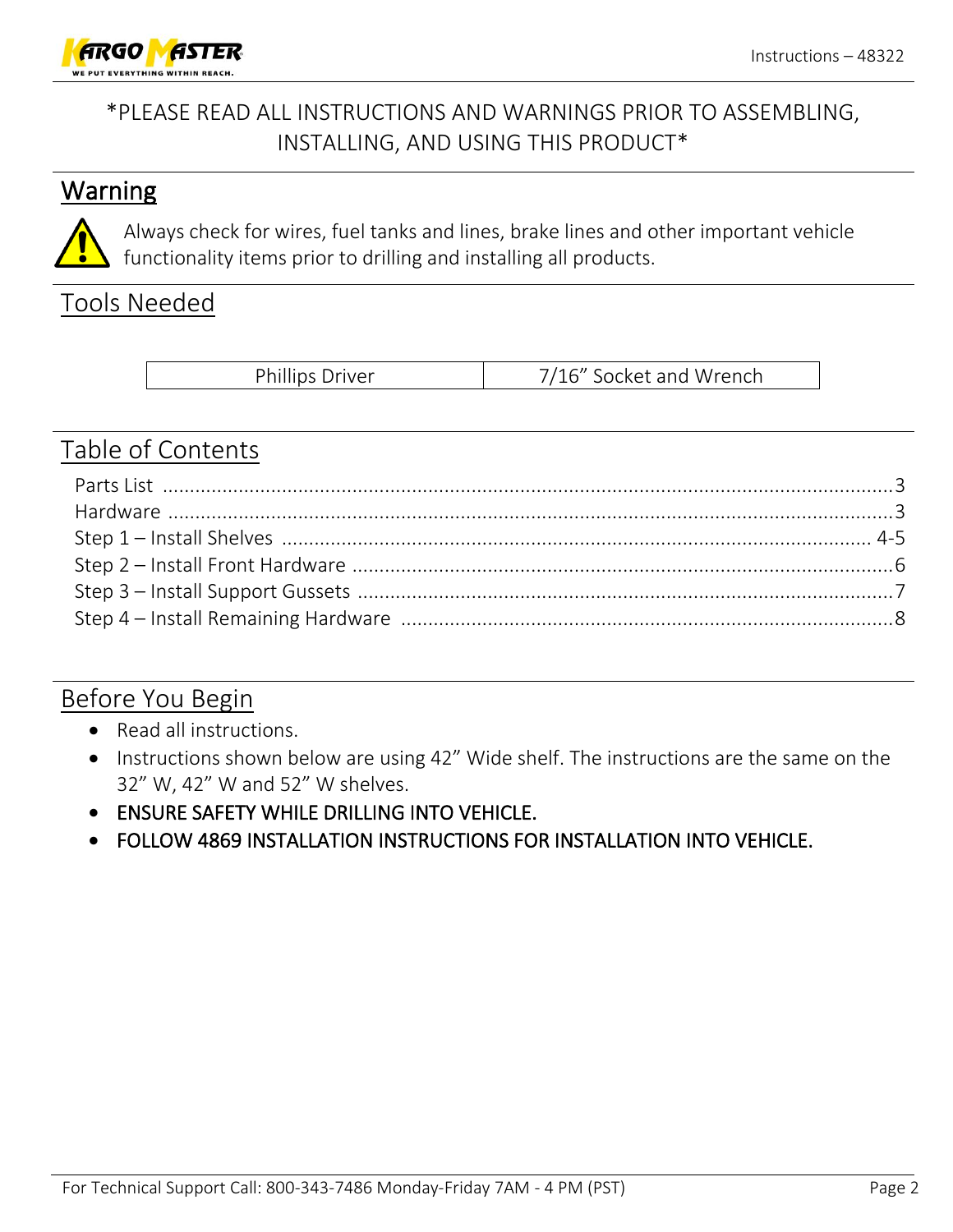

| Parts        |                                                                                                                                                                                                        |              |                    |                |
|--------------|--------------------------------------------------------------------------------------------------------------------------------------------------------------------------------------------------------|--------------|--------------------|----------------|
| ITEM<br>NO.  |                                                                                                                                                                                                        | PART NO.     | <b>DESCRIPTION</b> | QTY.           |
| $\mathsf{A}$ | $\qquad \qquad \blacksquare$<br>$\qquad \qquad \blacksquare$<br>$\qquad \qquad \blacksquare$<br>$\qquad \qquad \blacksquare$<br>$\qquad \qquad \blacksquare$<br>⊟<br>$\qquad \qquad \blacksquare$<br>⊟ | 48027-10-001 | 27"H SIDE          | $\mathbf{2}$   |
| $\sf B$      |                                                                                                                                                                                                        | 48032-10     | 32" SHELF ASM      | $\overline{2}$ |
| $\mathsf C$  | $\circ$<br>$\mathsf{o}$<br>$\circ$                                                                                                                                                                     | 48000-00-001 | <b>GUSSET</b>      | $\overline{2}$ |
|              |                                                                                                                                                                                                        | 4869         | <b>MOUNT KIT</b>   | $\mathbf{1}$   |
|              |                                                                                                                                                                                                        | 18-48022     | HARDWARE KIT       | $\mathbf{1}$   |

| Hardware    |                   |           |                                         |                |  |  |  |
|-------------|-------------------|-----------|-----------------------------------------|----------------|--|--|--|
| <b>ITEM</b> | HARDWARE TO SCALE | PART NO.  | <b>DESCRIPTION</b>                      | QTY            |  |  |  |
|             |                   | 90279A537 | $1/4$ "-20 X $1/2$ "<br><b>PAN HEAD</b> | $\overline{2}$ |  |  |  |
| っ           |                   | 93298A110 | 1/4"-20 FLANGED<br><b>NYLOC NUT</b>     |                |  |  |  |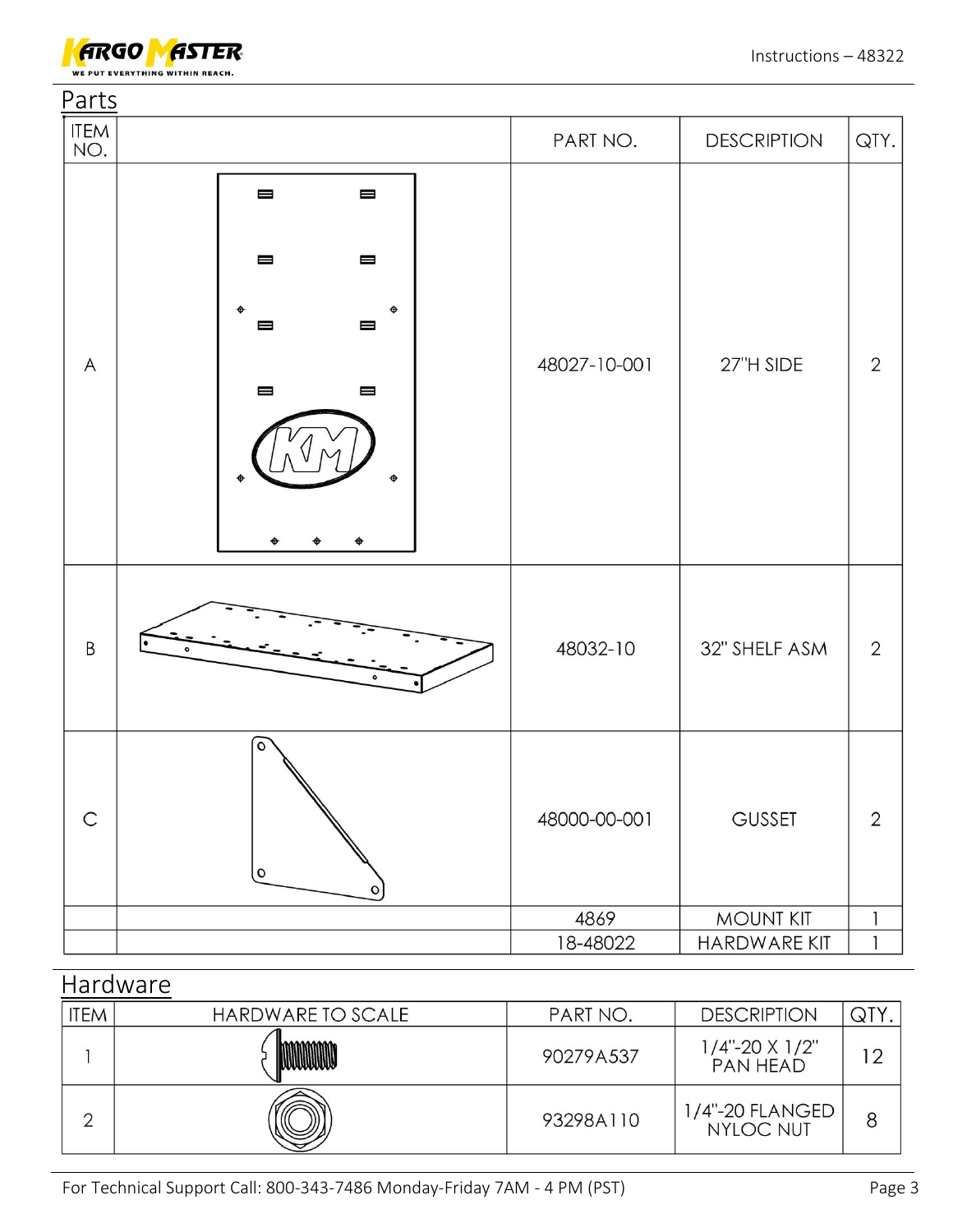## Step 1 – Install Shelves

- Determine shelf installation locations. Typically, the bottom shelf goes on the bottom lance in the side panel.
- The bottom location is typically used when installing the shelf on top of a wall slide.

- Shelves can be assembled with flanges pointing up to retain shelf contents, or flanges pointing down to allow the installation of drawer cabinets. Decide which option is best for each shelf before attaching to the side panels.
- The rear flange of the shelf has the slot, while the front of the shelf has the nut pressed into the front flange.

**FRONT** 

#### Picture below shows the shelf facing upwards.

SHELF UPWARD



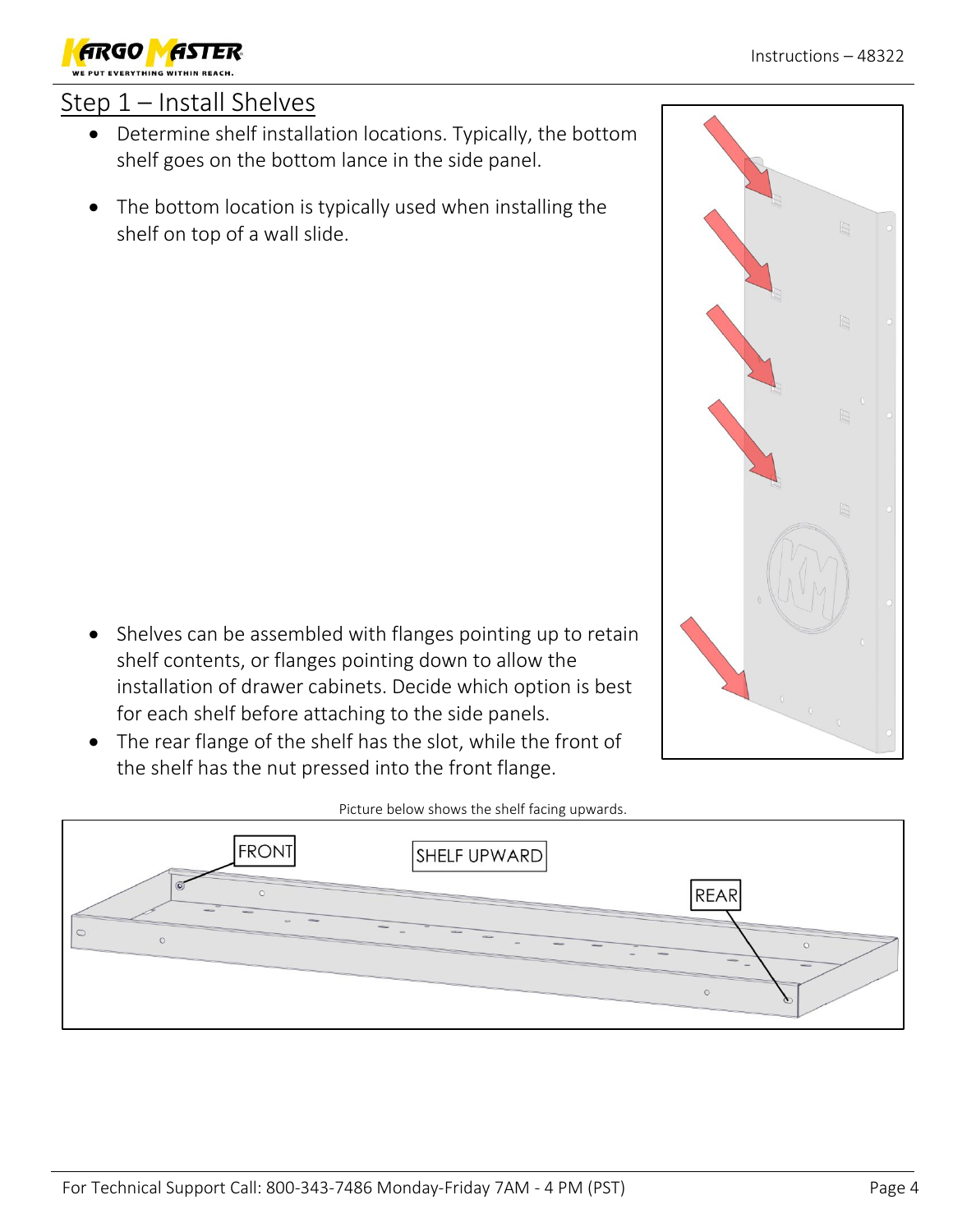

- Make sure the shelf is oriented properly (nuts in front) before attaching. Press the shelf down firmly so it is resting solidly and level on the lances in the shelf sides.
- Most common mounting locations are shown below.

Picture below shows the shelves in a downward position.

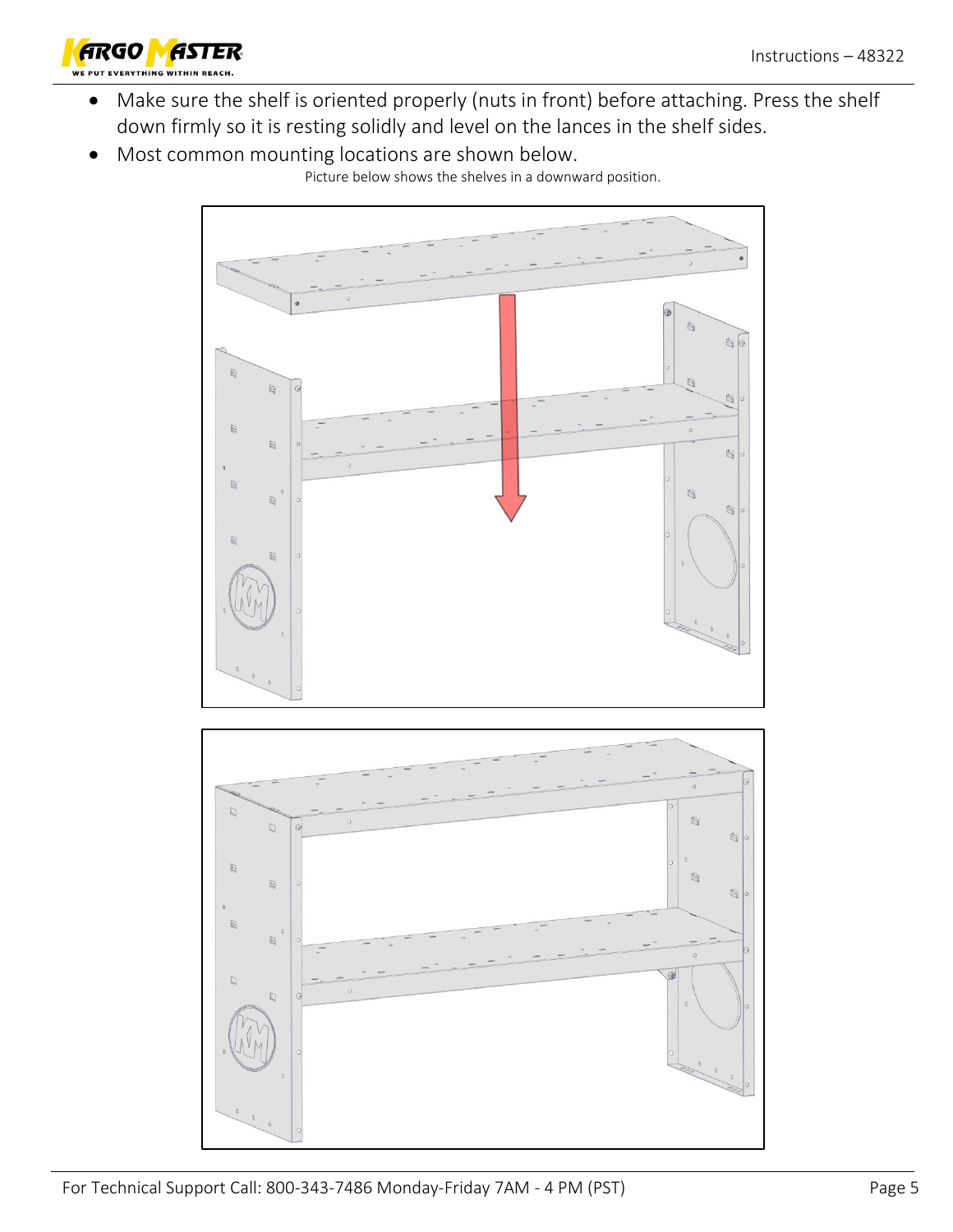

#### Step 2 – Install Front Hardware

- Attach the front side of both shelves using 1/4" x 1/2" pan head screws.
- Repeat on both sides.



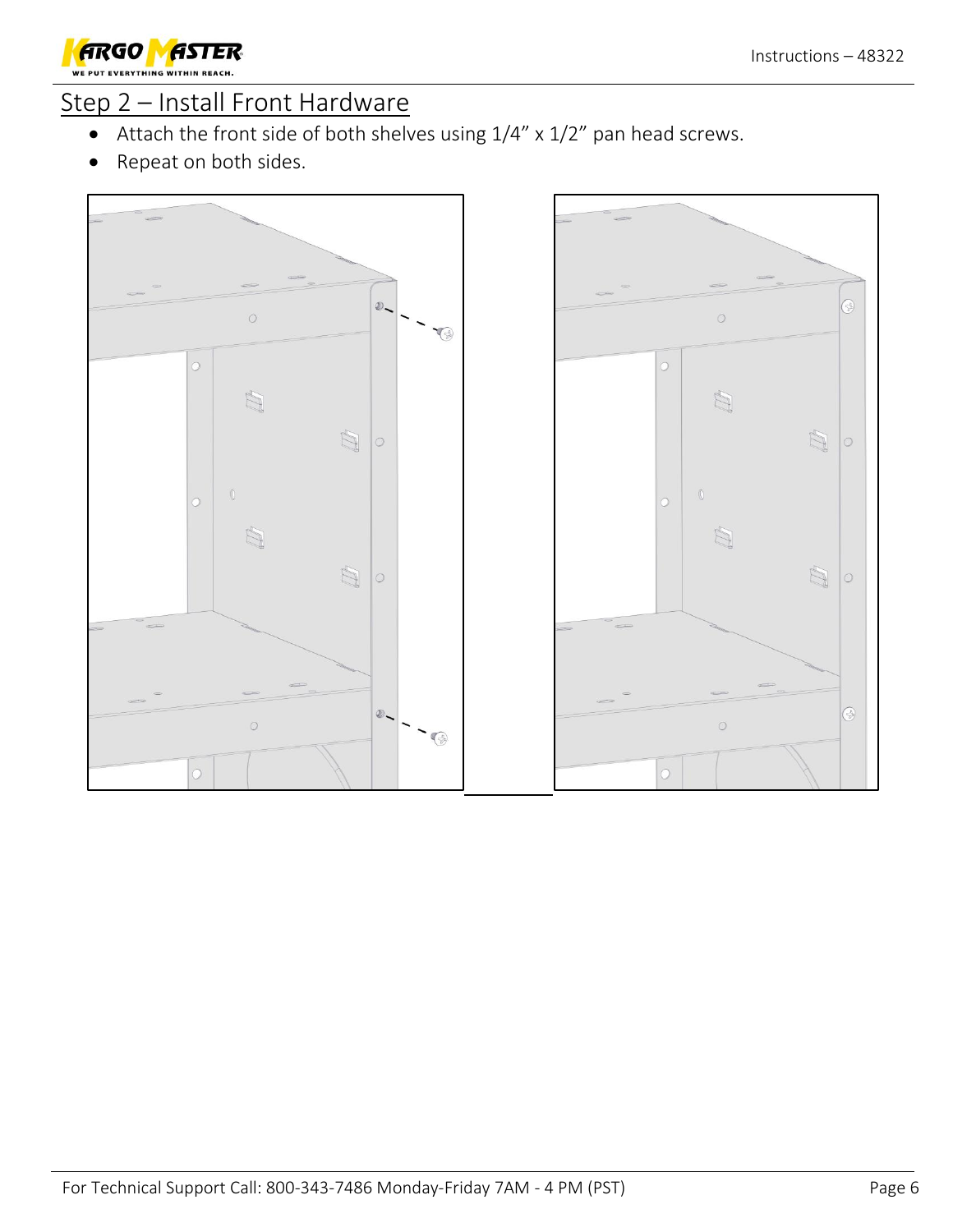

### Step 3 – Install Support Gussets

- If installing the bottom shelf on the bottom lance, use the support gussets. If no gusset is being installed, skip to the next step.
- At the rear of the shelf, slide the gusset between the side panel and the previously installed shelf so that the flange on the gusset is towards the inside of the shelf.
- Bolt the gusset, the shelf and the side panel together using  $1/4''$  x  $1/2''$  pan head screws and 1/4" flanged nyloc nuts.
- Repeat on both sides.